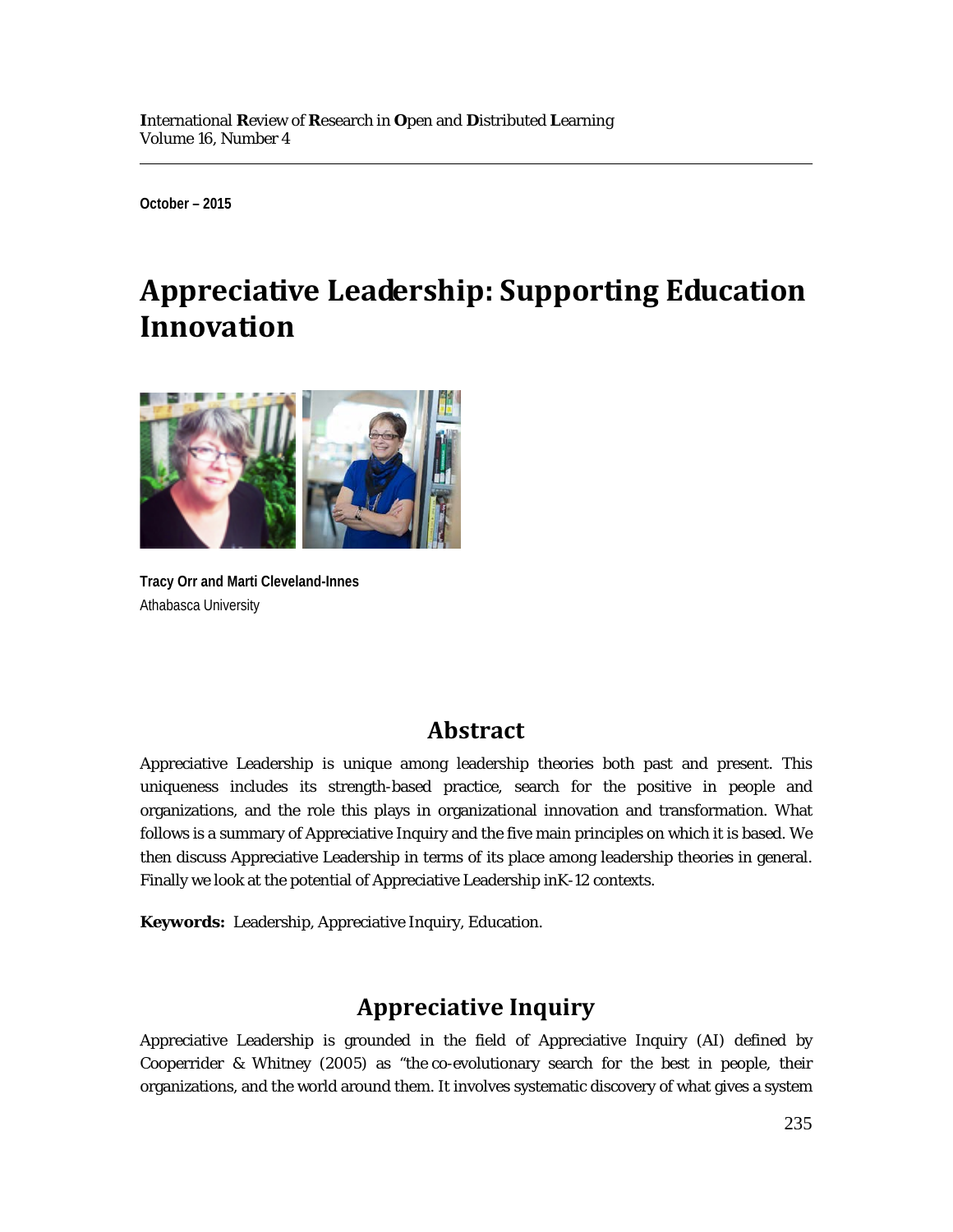'life' when it is most effective and capable in economic, ecological, and human terms. AI involves the art and practice of asking questions that strengthen a system's capacity to heighten positive potential" (p.17). Appreciative inquiry unapologetically and deliberately focuses on the positive in organizations in ways that unleash creativity and new possibilities for both the organization and its employees and, in doing so, sets itself apart from other leadership and organizational change theories.

What does it mean to approach leadership and organizational change from a stance of Appreciative Inquiry? To begin with, AI taps into what is termed the positive change core of the organization. AI "assumes that every living system has many untapped and rich and inspiring accounts of the positive" (p.18). The positive change core of the organization is seen to be a vast and untapped resource in organizations. It is the energy of this core of positive stories and accounts of mountain top moments and most memorable achievements collected from the people in organizations that fuel the change in the organization.

Appreciative Inquiry is based on five main principles that reflect its theoretical base and views on change. These principles are the Constructivist Principle, the Principle of Simultaneity, the Poetic Principle, the Anticipatory Principle, and the Positive Principle. We outline each principle below and identify the link between these principles and how Appreciative Leadership begins to unfold from these principles.

The Constructivist Principle acknowledges that organizations are living, human constructions. To be a leader, according to this principle, is to know and understand an organization as a human construction, as ever changing, and is 'how' one knows an organization.

The Principle of Simultaneity sees inquiry as intervention. Rather than one following the other, the questions we ask and the changes we make are not separate moments but are considered to be simultaneous. AI sees change as embedded in the types of questions we ask. What results from our questions becomes that which shapes our future. Leaders, then, guide which questions are asked, what changes are made, and encourages movement toward a new future.

The Poetic Principle reflects the metaphor that an organization is much like an emerging book. However, this story is constantly being co-authored and re-interpreted. All topics, like all human experience, are open to exploration and re-consideration. There is no need therefore to rehash and relive the same reality over and over again. We can ask new questions. The Appreciative Leader makes the story, and its unfolding, explicit. Each participating author of the story in acknowledged and validated for contributing, wherever the story may go.

The Anticipatory Principle is based on the observation that human beings are forever looking to and anticipating the future. What we imagine about the future and our conversations about that future guides present behaviour. Inquiry, the kinds of questions we ask, helps to shape that

This work is licensed under [a Creative Commons Attribution 4.0 International License.](http://creativecommons.org/licenses/by/4.0/)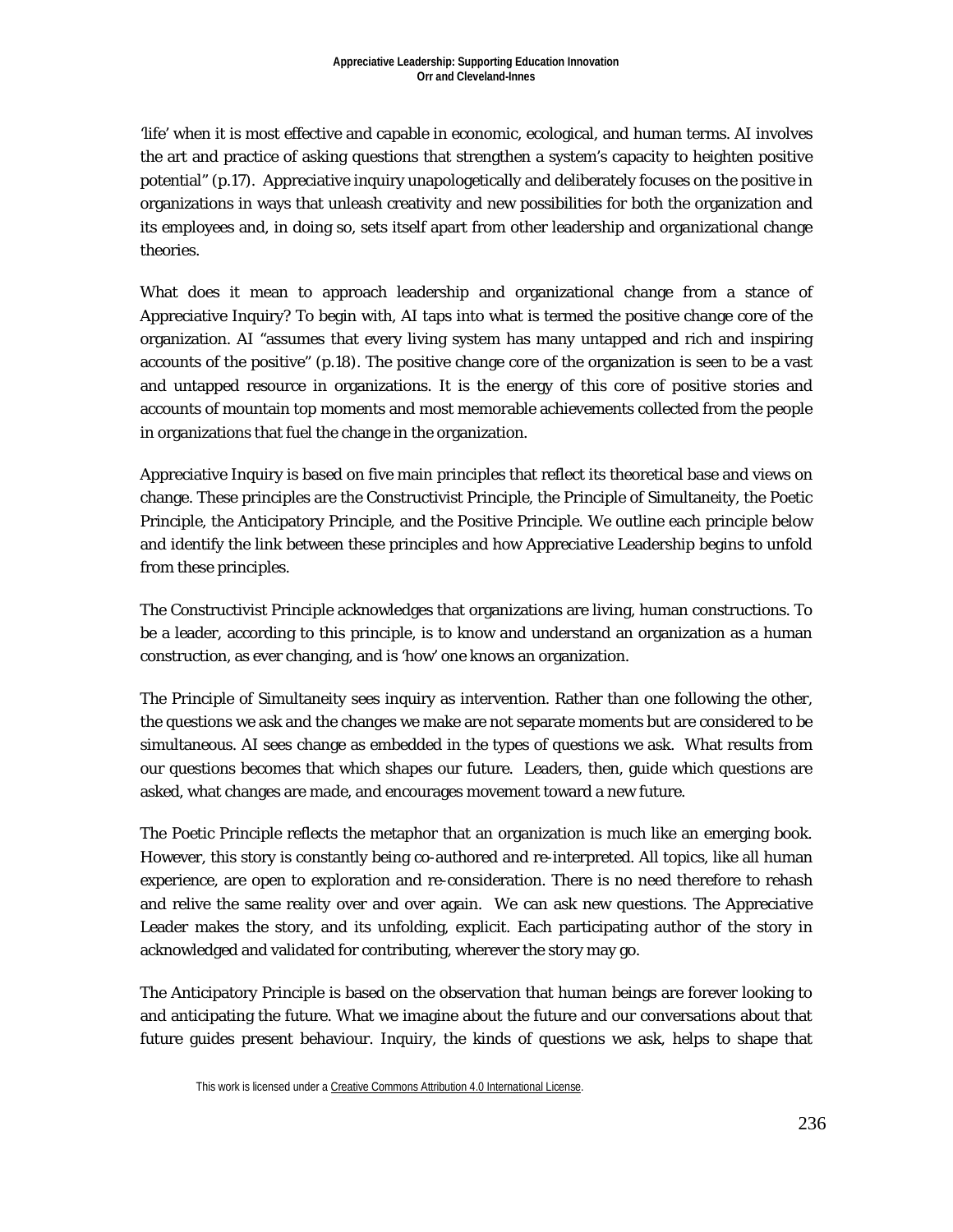anticipatory reality. An Appreciative Leader encourages positive inquiry and an imagery which leads to new, even multiple, future realities. This plays out as a communal forum which involves all its participants.

The final principle of AI, The Positive Principle, is both clear and profound. Appreciative Inquiry is ultimately relational. Positive affect, caring, shared meaning, and purpose fuel change efforts. The more positive the central driving question, the more momentum for change is created and the more lasting the change experienced. Accordingly, leaders monitor and manage this frame of reference.

Research into Appreciative Inquiry has determined the veracity of its claims in reference to organizational transformation. In a meta-case analysis answering the question, "When is Appreciative Inquiry transformational?" Bushe and Kassam (2005) investigated 20 cases of companies using AI to change their social and organizational environments. The most powerful and transformational changes occurred in the AI cases where: 1) there was a focus on changing how people think rather than on what people do and; 2) where there was support for and freedom for staff to innovate and organize themselves in order to follow new ideas. Bushe and Kassam also caution that using AI techniques with conventional organizational change processes, which "rely on elaborate and formalized implementation strategies, parallel structures, and project management techniques" (p. 176) may yield fewer transformational outcomes.

Appreciative inquiry has been critiqued by a number of scholars, many of whom use AI themselves. One of the most common critiques involves the initial focus of AI on positive stories and experiences. Focusing exclusively on positive experiences may result in invalidating the negative experiences of staff and result in missed opportunities to address these experiences and the potentially helpful conversations that might arise out them (Bushe, 2012). In other research (Bushe, 2010), AI is suggested to result in transformational change *only if* it addresses problems of real concern of staff. Identifying the negative may not be generational but it may still have a place in the overall AI and leadership process.

## **Appreciative Leadership**

The role of an appreciative leader is to be a catalyst of change and to look for and nurture the best in others (Whitney, Trosten-Bloom, & Rader, 2010; Cooperrider & Whitney, 2005). An Appreciative Leader is a strength-based leader. Leaders are considered to be role models of appreciative inquiry in their relationships with others and participate along with other staff and colleagues in the inquiry process. In a sense, the leader is less important than the questions she or he asks, the discourse these questions create, and the ongoing quest of seeing the positive potential in both the staff and organization. Leadership theories such as the Great Man Theory, Trait Theory, Behaviour Theory, and Transformational Theory rely on the characteristics and behaviours of the leader and elevate the leader in a way that would be counter - productive in an Appreciative Inquiry environment. Contingency Theory matches the characteristics of the leader

This work is licensed under [a Creative Commons Attribution 4.0 International License.](http://creativecommons.org/licenses/by/4.0/)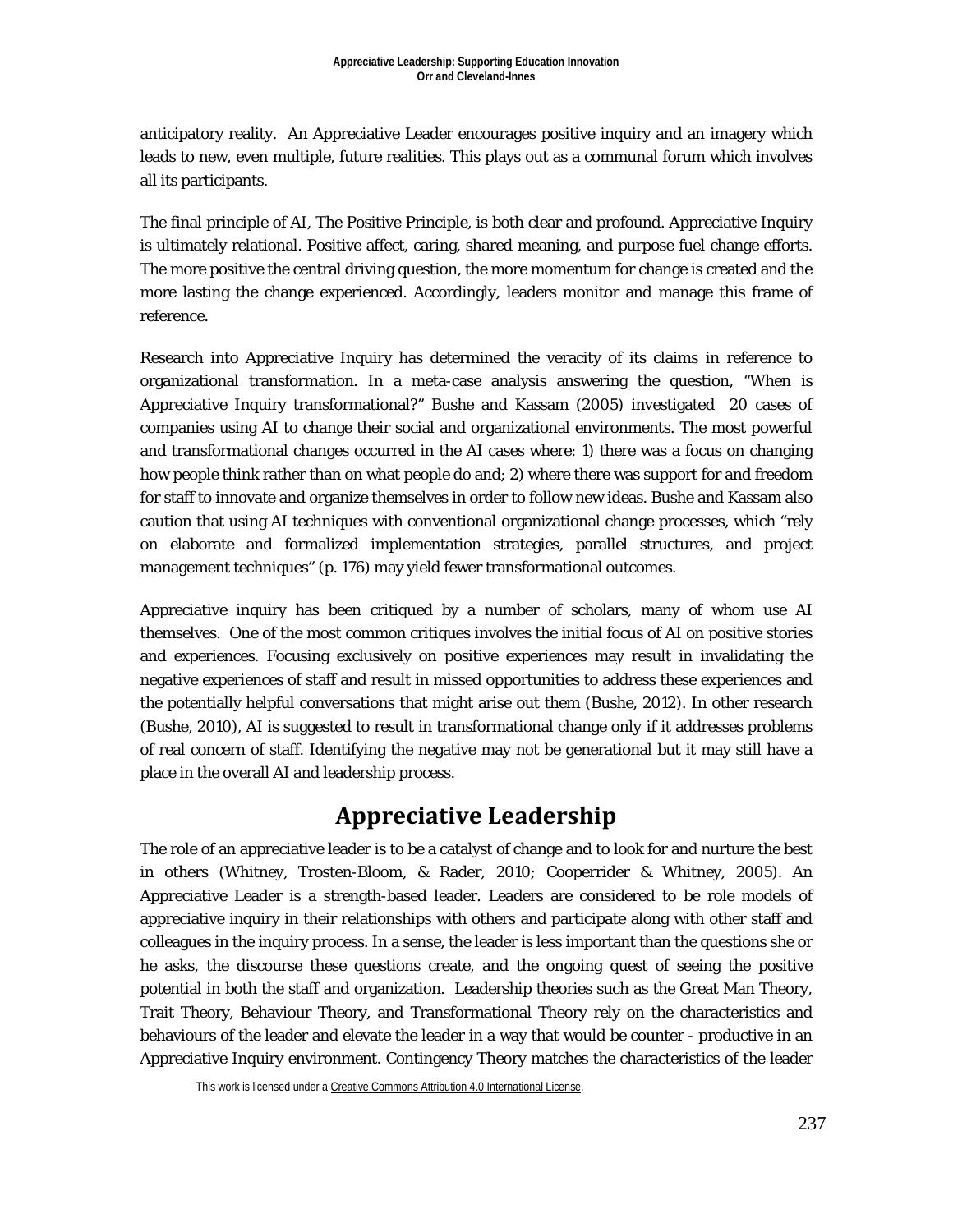with situational variables and therefore also misses the mark. What is necessary, and lacking in these other perspective on leadership, is the view of a positive core waiting to be discovered in all organizations.

Transactional theories of leadership and Leader Membership Exchange (LMX) theories focus on the relationship of leader and member (Avolio, Walumba, & Weber, 2009). Both theories originate in behavioural theory although LMX theory has moved beyond this theory to focus on different aspects of leader-follower dyads. Appreciative Inquiry moves beyond this behavioural analysis and discussion of leader/follower dynamics to a broader view of organizational member participation as a co-constructor of present and future possibilities.

Appreciative Leaders work towards a flatter hierarchical structure such that all staff participate in answering the central positive questions at hand and are empowered to innovate and create what is needed to move the organization forward. Appreciative Leaders trust the people they work with enough to step back and allow their staff, co-constructors of the organizational future vision, to get to work. This is a very different leadership role and although models of distributed and shared leadership may come closer in reflecting a flatter and more shared leadership structure, the key to Appreciative Leadership is the leader's place within an appreciative process which sets this leadership theory apart from many others.

## **Appreciative Leadership in a K-12 World**

Schools and school divisions are based on hierarchical models of leadership where organizational direction follows an organizational chart of Superintendent, assistant superintendents, leaders of departments such as Financial officer, Student Service Director, and beneath them another layer exists of Principals, Vice-principals, teachers, educational assistants, administrative assistants, caretakers, and bus drivers, often in that order of organizational influence.

Schools and school divisions, like many other organizations, often operate from a deficit or problem-centred model. Whether consultants are engaged or groups of school administrators are employed, the method of operation is often to identify a problem and come up with solutions. Problem-based approaches focus on what is not wanted rather than on what is desired for students. Cooperrider (2001) also identifies an over-reliance on problem-based models in organizations. From a school perspective, leadership becomes focused on past failures and finding ways of identifying, documenting and intervening in these failures in order to improve performance. One of the most typical characterizations by teachers of addressing problems in the K-12 world is 're-inventing the wheel' or, in other words, returning to status quo.

Daly and Chrispeels (2005) call for a shift from both deficit and problem-based orientations in schools to more strength-based models and discuss how initially problem-based inquiry can devolve in deficit-based thinking. Dialogues in schools become essentially fault finding and threatening which leads problem-solving efforts to remain at superficial levels and be more likely

This work is licensed under [a Creative Commons Attribution 4.0 International License.](http://creativecommons.org/licenses/by/4.0/)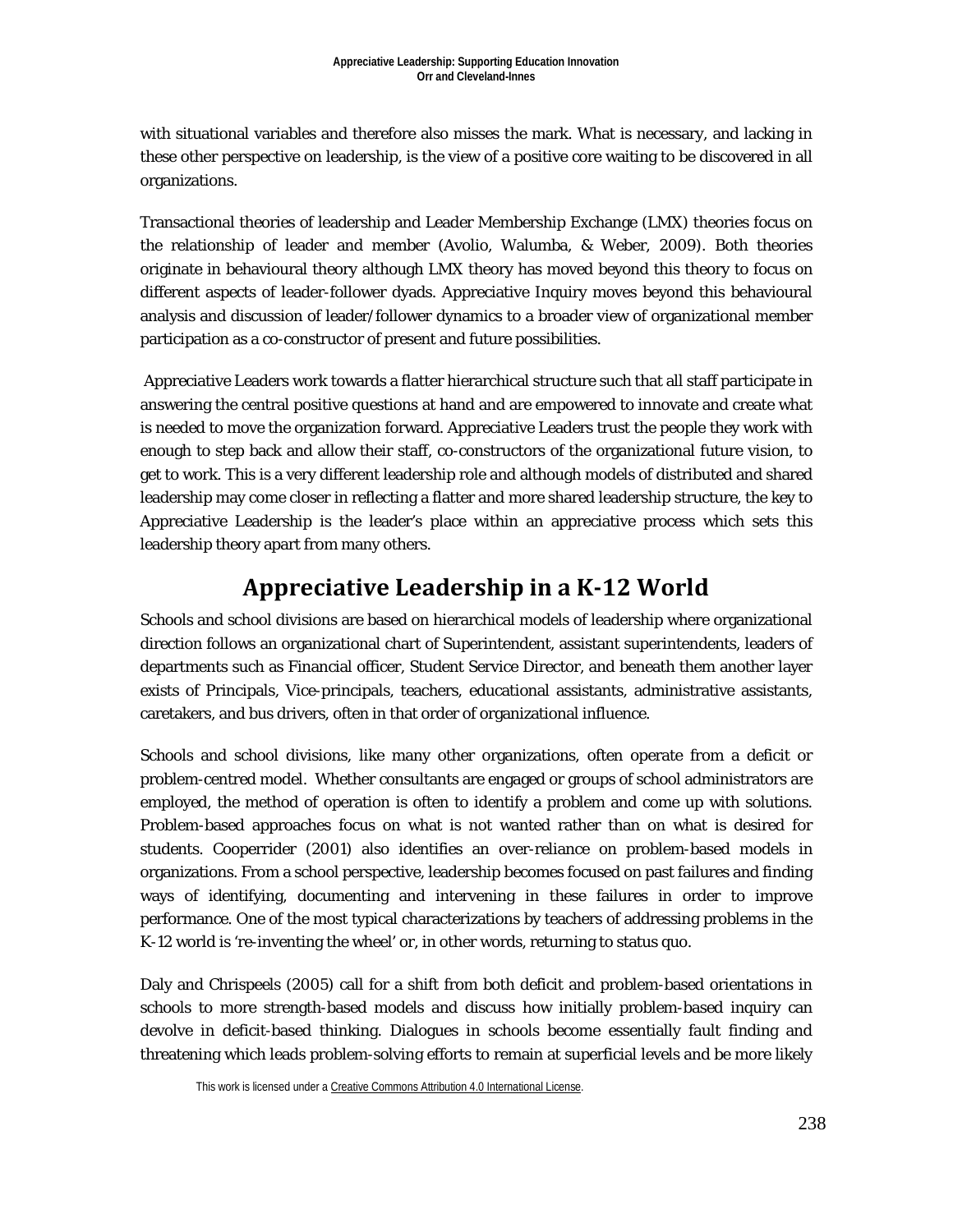to focus on external factors (like families, student characteristics) rather than pedagogy or classroom factors (Cuban & Usdan, 2003). Appreciative leadership supports innovation throughout the organization by rejecting problem-based and deficit models in favour of freeing staff to generate new and innovative solutions.

There are also vast numbers of students whose experience in K-12 schools could inform the appreciative process in ways that are really unfathomable. From an appreciative leadership perspective, the potential for K-12 contexts to identify strengths and co-construct new realities is, essentially, unlimited. Waters and White (2015), for example, outline a systemic change plan using Appreciative Inquiry methods. They offer a detailed review of a "case study (which) provides one example that supports the growing number of calls in the field of educational leadership for schools to adopt more appreciative change approaches (Calabrese, 2006; Calabrese, Hummel, & San Martin, 2007; Calabrese, San Martin, Glasgow, & Friesen 2008)" (p. 30)..

In conclusion, Appreciative Leadership, and Appreciative Inquiry as a process, holds out hope by identifying the strengths and positive nature of the organization and its staff and by introducing democratic leadership and processes that work to flatten the hierarchical structure through full participation of its members. As Bushe and Kassam (2005) observed, we need to change the way we think before we change the way we behave. The K-12 world is in need of Appreciative Leaders and Leadership to help restore the morale of its members and liberate their considerable strengths and innovative capacities in the service of future generations.

#### **References**

- Avolio, B., Walumbwa, F., & Weber, T. (2009). Leadership: Current theories, research and future directions. *Management Department Faculty Publications,* 37.
- Bushe, G. (2012). Foundations of appreciative inquiry: History, Criticism and Potential. *AI Practitioner*, *14*(1), 8-19.
- Bushe, G. (2011). Appreciative inquiry: Theory and critique. In Boje, D., Burnes, B. and Hassard, J. (Eds.), *The Routledge Companion To Organizational Change (pp. 87-103)*. Oxford, UK: Routledge.
- Bushe, G., & Kassam, A. (2005). When is appreciative inquiry transformational? A meta-case analysis. *The Journal of Applied Behavioural Science, 41*(2), 161-181.

This work is licensed under [a Creative Commons Attribution 4.0 International License.](http://creativecommons.org/licenses/by/4.0/)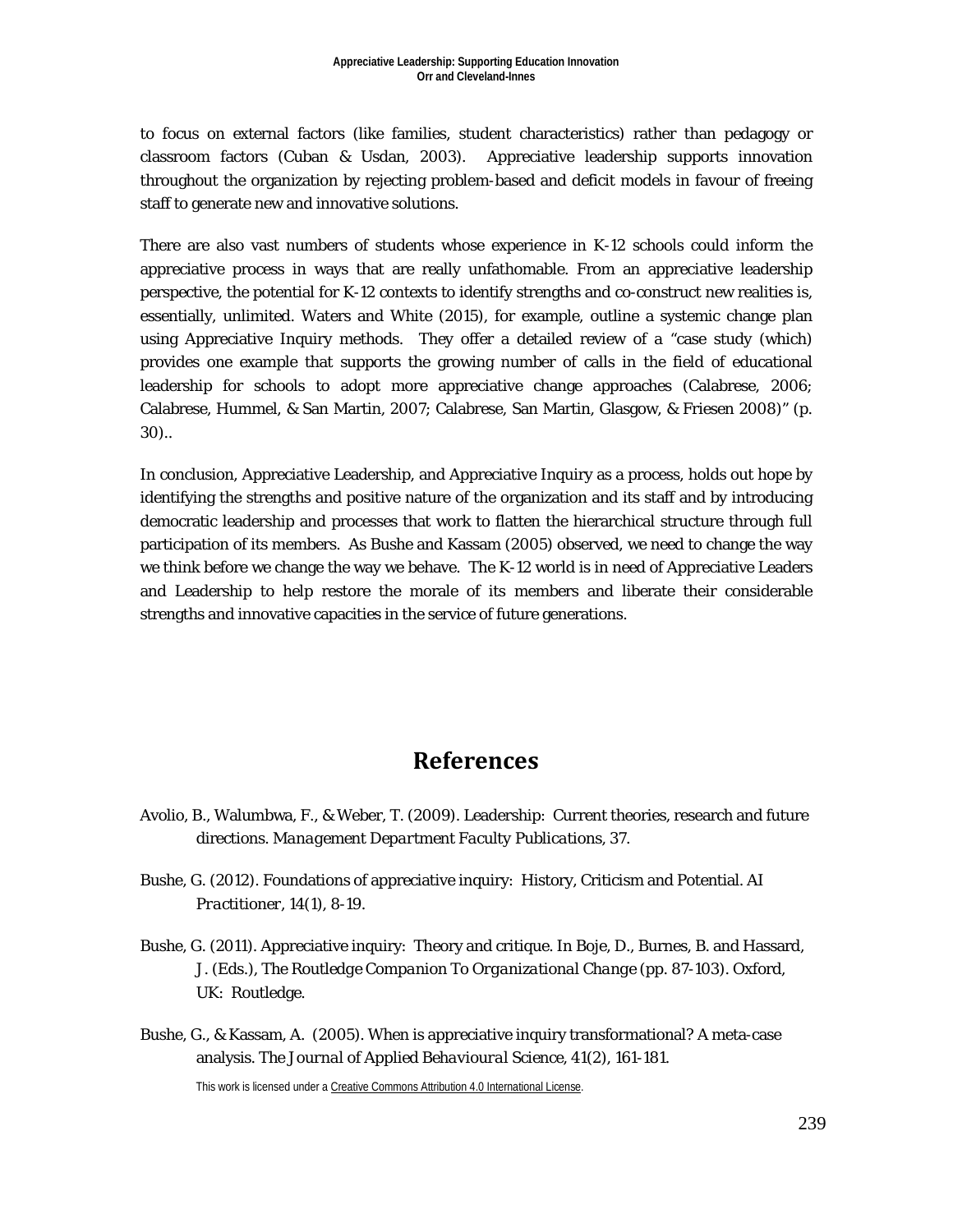- Cooperrider, D., & Srivastva, S. (1987). Appreciative inquiry in organizational life. In Woodman R. & Pasmore, W. (eds.) *Research In Organizational Change And Development, 1* (129- 169). Stamford, CT: JAI Press.
- Calabrese, R. (2006). Building social capital through the use of an appreciative inquiry: Theoretical perspective in a school and university partnership. *International Journal of Educational Management, 20*(3), 173-82. <http://dx.doi.org/10.1108/09513540610654146>
- Calabrese, R., Hummel, C., & San Martin, T. (2007). Learning to appreciate at-risk students: Challenging the beliefs and attitudes of teachers and administrators. *International Journal of Educational Management, 21*(4), 275-291. <http://dx.doi.org/10.1108/09513540710749500>
- Calabrese, R., San Martin, T., Glasgow, J., & Friesen, S. (2008). The power of an appreciative inquiry 4-D cycle in a non-AYP middle school: Positive direction for eighth-grade teachers. *Journal of Research for Educational Leaders, 4*(2), 17-42.
- Cooperrider, D., & Whitney, D. (2005). *Appreciative inquiry: A Positive revolution in change.* San Fransisco: Berrett-Koehler Publishers, Inc.
- Cuban, L., & Usdan, M. (Eds.). (2003). *Powerful reforms with shallow roots: Improving America's urban schools.* New York, NY: Teachers College Press.
- Daly, A., & Chrispeels, J. (2005). From problem to possibility: Leadership for implementing and deepening the processes of effective schools. *Journal for Effective Schools*, *4*(1), 7-25.
- Waters, L., & White, M. (2015). Case study of a school wellbeing initiative: Using appreciative inquiry to support positive change. *International Journal of Wellbeing, 5*(1).
- Whitney, D., Trosten-Bloom, A., & Rader, K. (2010). *Appreciative leadership: Focus on what works to drive winning performance and build a thriving organization.* Toronto: McGraw Hill Professional.

**©** Orr and Cleveland-Innes

Athabasca University

This work is licensed under [a Creative Commons Attribution 4.0 International License.](http://creativecommons.org/licenses/by/4.0/)